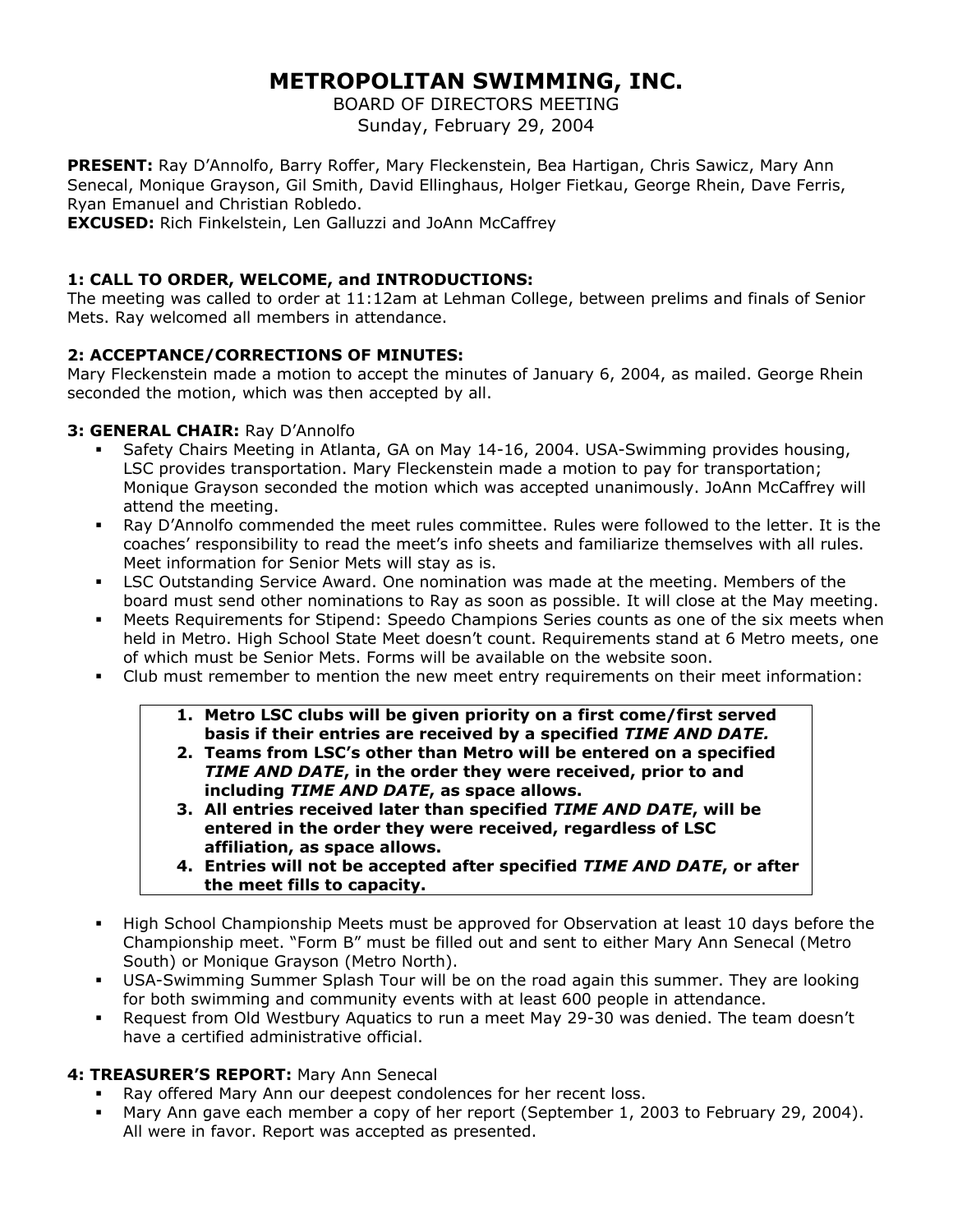#### **5: ADMINISTRATIVE VICE CHAIR:** Bea Hartigan

- Notices were sent on February 16, 2004 to the following teams for delinquent meet reports:
	- o West Point Swim Club (partial report from December meet)
	- $\circ$  Condors (January 24-25, 2004)
	- o West Point Swim Club (January 30-February 1, 2004)<br>o White Plains Y Middies (January 31-February 1, 2004)
	- White Plains Y Middies (January 31-February 1, 2004)
- Meet directors must use the new forms available on the website.
- Bea sent a letter to Christine Klepeis (Suffolk County). Christine sent some reports to Bea but it is still incomplete. Nassau/Suffolk Officials chairs are now combined under Holger Fietkau.

## **6: OFFICIALS CHAIR:** Holger Fietkau & Chris Sawicz

- Food/Drinks for lunch were insufficient for officials & coaches at JO's.
- Holger reviewed an email sent by a coach to Frank Ching (USA-Swimming Officials Committee Chair) after JO's. After reviewing the case, it was decided that Gil Smith would send a letter to the coach. It was noted that instructional sessions were held with all officials before and after each session at JO's.
- Coaches are reminded to have their cards with them when they attend meets. They must keep their credentials up-to-date. Several coaches were denied access to the deck at JO's. Meet directors must check credentials at every meet. No coach is allowed on deck if not properly registered.
- Meet Marshals at Championship meets: it was decided that 2 officials would be meet marshals at every championship meet.

## **7: SENIOR CHAIR: Dave Ferris**

- **I.** In December 2003, Dave asked Nassau County to get Eisenhower Park for the Summer Senior Mets. He hasn't heard from the County yet.
- Senior Mets' scratch rule for Friday's prelims: Same as before (phone call or email by 1:30pm) but additional possibility of delivering scratches for Friday, by 5:00pm, during warm-up of the Thursday evening session.

## **8: AGE GROUP CHAIR:** Mary Fleckenstein

- JO's went very well. Most teams were satisfied with the running of the meet. There were 2 protests that were settled at the meet by the meet committee – both times upholding the rule as stated in the meet notice. Coaches were asked to show credentials and cards were verified against the printout from Metro. Several coaches were not certified and asked not to be on deck.
- Thanks to board members Ray, Gil, Barry and David for helping out at the scoring desk, and thanks also to the officials. Your help was greatly appreciated. Special thanks to Liz & Jack Luchsinger from TVSC who helped out as meet marshal, and desk help throughout all the sessions.
- Zone coach applications have been coming in (8 as of today). As announced at JO's coaches meeting: **Zone team members must sign up at the Zone Qualifier meet – No exceptions – Money and equipment orders are due at that time. Hobie Swim will be on hand to collect the equipment orders.** We have also agreed to a 3-year contract with Hobie Swim for our Zone equipment.

#### **Reminder to all clubs: Zone Chaperons are required from all teams with 4 or more swimmers 11&over. Chaperon applications will be available at Zone Qual. Meet. Parents of 10-under qualifiers must contact Barry at the meet to reserve a room. Swimmers 10&under will not travel or eat with the team. Parents/guardians are entirely responsible for their 10&under swimmers.**

**The 8-under Championships are set at TVSC.** 

#### **9: COACHES REPRESENTATIVE:** Gil Smith

 An "ASCA Coach of the Year" nomination form was mailed to all clubs. Nominations are due back to Gil by May  $1<sup>st</sup>$ , 2004.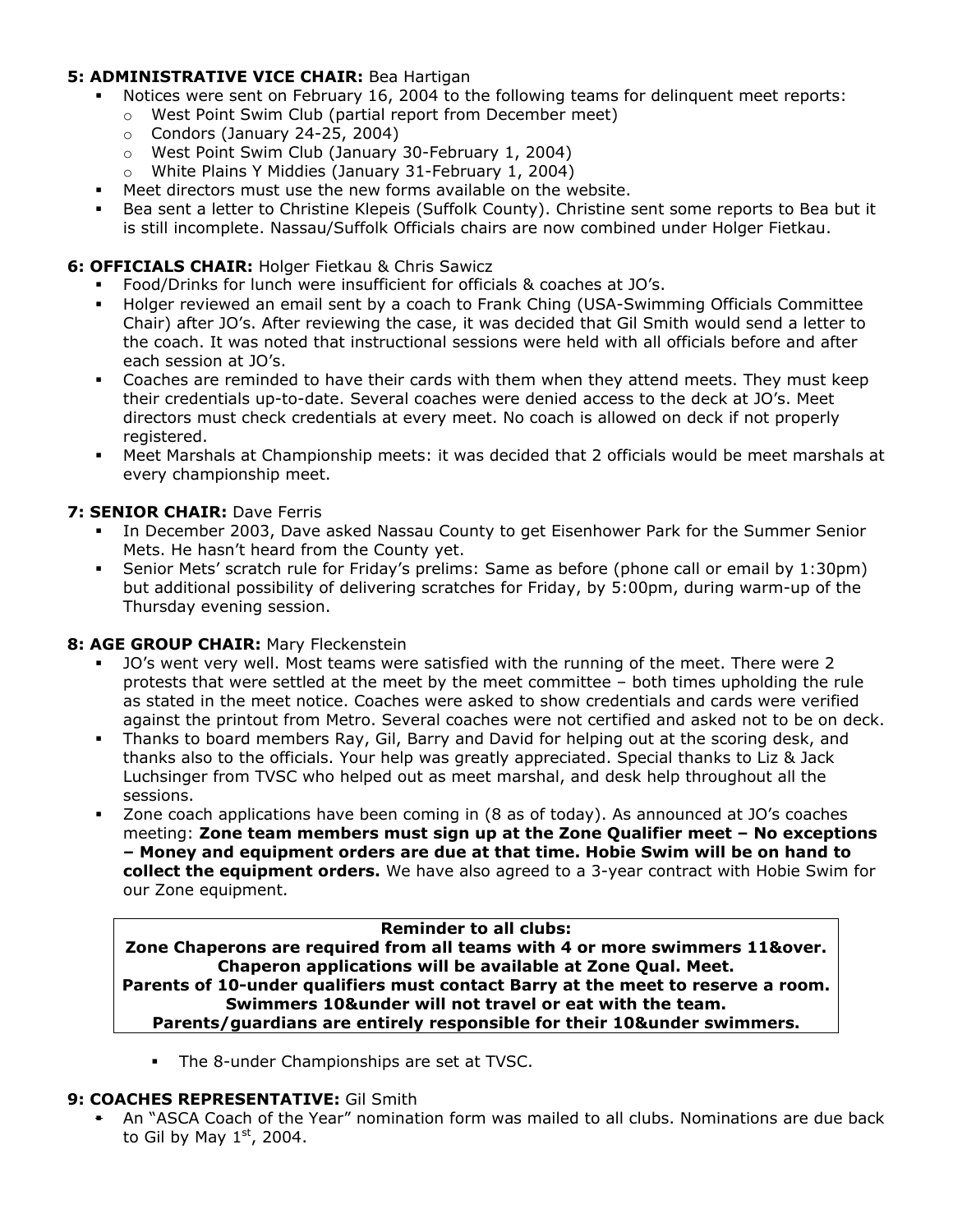## 10: ATHLETES REP: Christian Robledo and Ryan Emanuel

- Christian will attend the University of South Carolina in the fall. Congratulations!
- Election for Junior Rep. was held at Senior Mets. Anthony Mironov from Badgers was elected. It was suggested to have a bio and picture of candidates on the website, next year, prior to the election.
- Ryan wants to write to Sports Illustrated to try to promote swimming.
- There might be a conflict for the athletes' reps to attend Zones because of a Grand Prix meet.

# 11: **ZONE TEAM COODINATOR:** Barry Roffer

- Distance applications for Zones were mailed and are posted on the website.
- Busses, hotel, equipment are all set for Zones. Negotiations are still underway for food.

#### **Zone Team: Non-refundable \$250 for swimmers 11-Over Non-refundable \$100 for swimmers 10-under**

## 12: REGISTRATION COODINATOR: Barry Roffer

- Registrations are basically done at this point. Still problems with 92<sup>nd</sup> Street Y.
- Barry sent each club a list of their registered swimmers and ID numbers. Coaches must check for un-registered swimmers.
- Registrations were up this year. Metro has over 6000 athletes.

# **13: TECHNICAL PLANNING:**

- There has been some talk going around about moving JO's to March.
- **We are keeping the current calendar for at least 2 years.**
- It is not so simple to change the schedule and accommodate everyone!

## **14: SAFETY COORDINATOR:**

- JoAnn was unable to attend. She will be attending the Safety Chairs Meeting in Atlanta in May.
- Bea mentioned the Safety weekend June  $19<sup>th</sup>$  (Huntington) Coaches safety/CPR Challenge and recertification only.

# 15: **ADAPTIVE COORDINATOR:** Mary Fleckenstein

- Mary attended the workshop at Olympic Training Center. It was very informative.
- We would like to have more teams involved and would like to know if any coaches are interested in having swimmers with disabilities on their teams. We would then be able to direct swimmers to that team.
- It was suggested that all LSC's send an official (new one each year), adapted chair, and a coach member (who has an interest in swimmers with disabilities) to the national Championships each year. This would give them a chance to see first hand what swimming with disabilities is all about.
- It is also recommended that swimmers with a disability that make it to Nationals or Paralympics be given a stipend parallel to those for able-bodied swimmers.
- Reminder to meet directors all meet notice must contain statement **"swimmers with disabilities are encouraged to attend. They should contact the meet director for any special accommodations or needs."**
- Swimmers with disabilities can be seeded in meets as follows: with own age/same distance; with different age/same distance; with same age/different distance; with comparable times (may be younger age).
- Swimmers with disabilities entry form for Zones will be available at Zone Qual.
- Reminder that to be consider an athlete with disability that disability must be permanent.
- Mary recommends that we redo the qualifying times for Senior Mets/JO's to encourage more athletes with disabilities to attend these meets. These times should be included with meet info.
- Mary would like Holger to give all officials the brochure "officiating swimmers with disabilities".